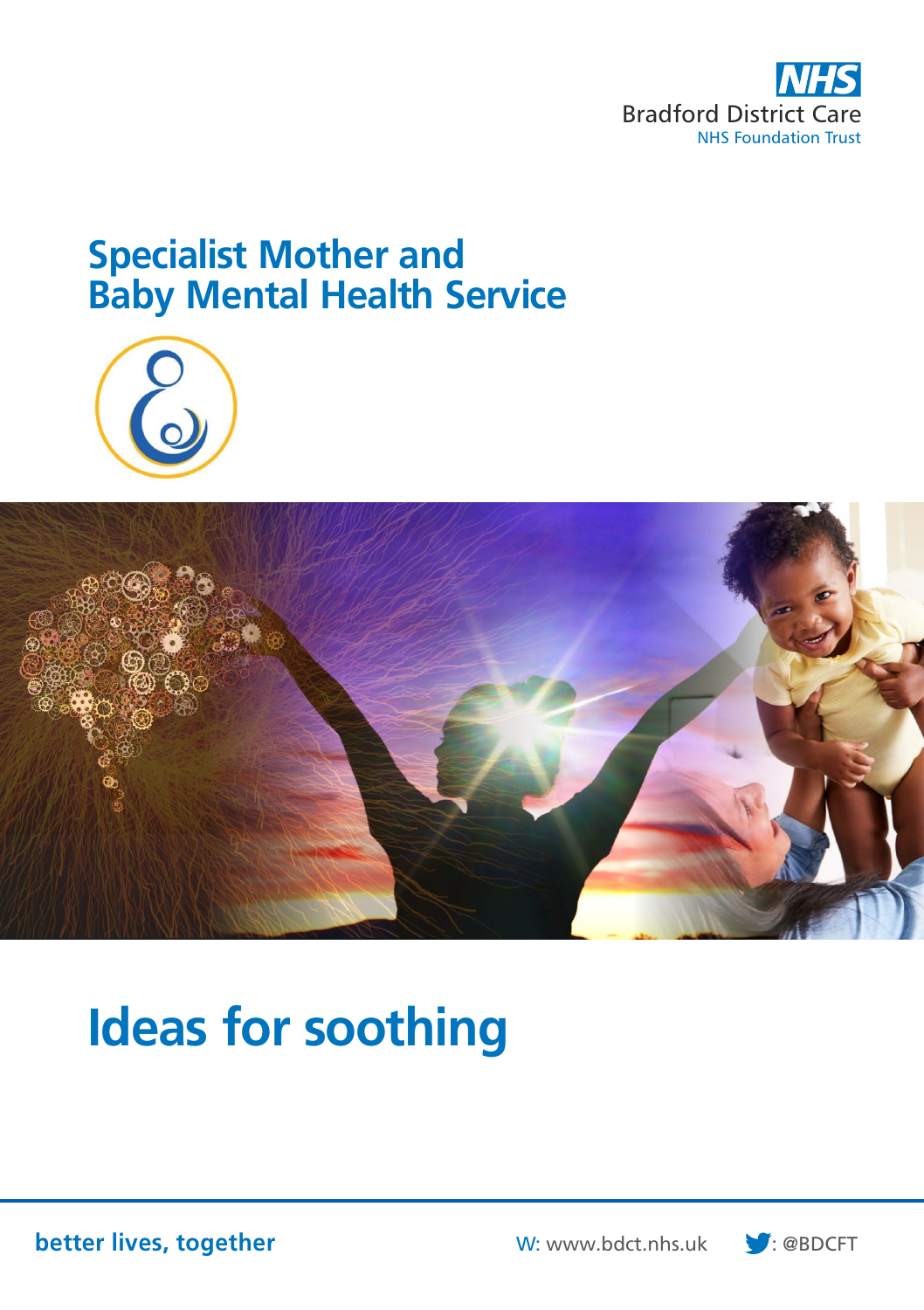### **Stress, anxiety, traumatic experiences**

Our brains are very alert to try to keep us safe. Parts of our brain are focused on detecting threat and then taking action to keep us safe. A part of our brain which is part of our threat system is called the amygdala. It alerts us to danger and sets off the alarm in our body if it detects any danger. This alarm triggers our flight, fright, freeze system, which helps us to take the action we need for our safety.

### **Fight, flight, freeze**

Our amygdala can sound the alarm in our brain:

- to save us from very serious threats
- but it can also sound the alarm; when we are stressed,
- when we have worrying thoughts or relationship stresses, when we are worried about not belonging in a group,
- $\bullet$  by things our brain has learnt to associate with a trauma, like a particular smell or sound,
- and sometimes we just don't know what sets it off, after all every body's brain makes plenty of mistakes!

When our brains have detected a threat, our brain is so focused on our safety that sometimes other parts of the brain don't work so well. For example, a part of our brain called the hippocampus is involved in the storage of memories, but when we are experiencing a threat, it sometimes does not work so well. Later, when we remember an experience that was a threat - a memory - sometimes it feels like it is happening again, rather than it being clear that that was in the past and we are safe now.

If you are feeling stressed because of a trauma there are therapeutic interventions that can help. There are also strategies that you can use to help soothe your brain and relax your body.

For some people, their flight, fight, freeze safety system will be set off because they are feeling stressed, because they are experiencing lots of worries, or lots of change. There are interventions which can help manage anxiety. There are also strategies which you can use to help to soothe your brain.

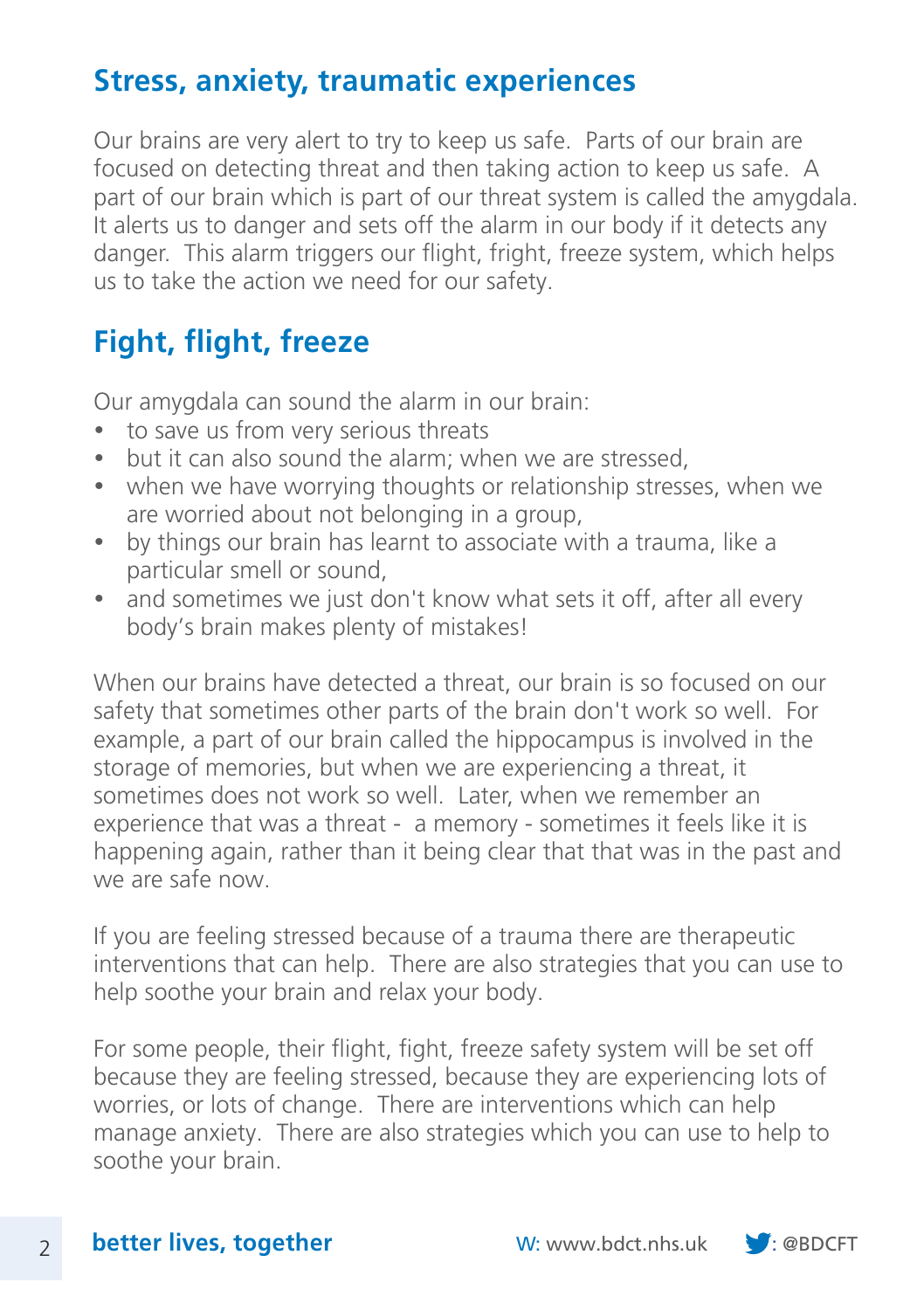### **Window of tolerance**



We each have a window of tolerance. We are in our window of tolerance when we feel safe enough. When we feel safe, we feel calm. We can manage problems as they crop up and they pass.

But people can only cope with a certain amount of stress at any one time. We only have a certain amount of resilience. People can cope with different amounts of stress, some of this is genetics, some of this is about the amount of support they have, some of this is about the types of stress, some of this is about the strategies they can use and some of this is about how safe their brain generally feels. For example, some one who has experienced lots of trauma may have a brain that already feels less safe than someone who has not experienced lots of trauma.

When we are hyper-aroused, we may feel anxious, overwhelmed, angry, we may be chaotic, impulsive, have outbursts, we may have habits that are not healthy for us but that we use to help us feel less scared, or more in control.

#### **better lives, together** W: www.bdct.nhs.uk **:** @BDCFT



3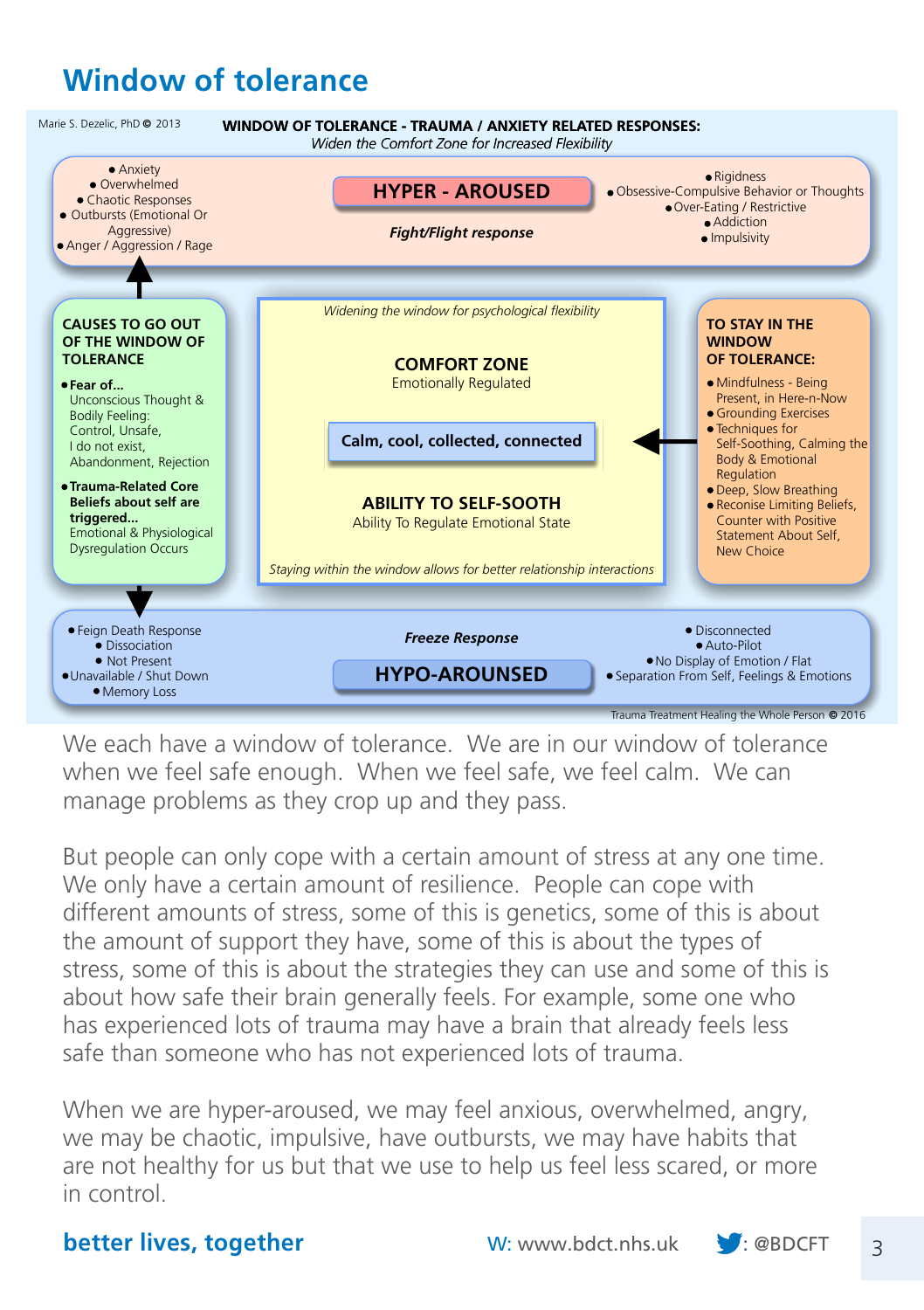When we are hypo-aroused we may feel numb, disconnected, unemotional, disassociated, flat, not present, and our memory may not work so well, we may feel like we are on auto pilot.

We can try and calm our brain in different ways to help us get back into our window of tolerance.

### **Ideas that can help you soothe your brain**

This leaflet contains some ideas for you to use to help to soothe your brain.

#### Everybody is unique, different things work for different people. Have a go and work out what feels better for you – then practice it.

Sample activities to decrease arousal include:

- Diaphragmatic breathing (deep and slow tummy breathing).
- $\bullet$  Drinking from a straw.
- $\bullet$  Throwing a ball at a blank wall.
- Jumping on a trampoline or mini trampoline.
- Warm water
- Shaking or stomping out excess energy.
- Heavy work (lifting, pulling, push-ups, wheelbarrow races).
- Music (soothing and calming music and sounds).
- Comforting food (hot chocolate or something chewy but smooth).
- $\bullet$  Hot water bottle

Sample activities to increase arousal include:

- Anything that stimulates the senses!
- Smelling essential oils (smell is the fastest way to the thinking brain where our strategies are!).
- Chewy crunchy food.
- $\bullet$  Movement
- Jumping on a trampoline or mini trampoline.
- $\bullet$  Gently sitting and bouncing on a therapy ball (simulating rocking motion) or using a rocking chair.
- Finger painting.
- Water play with a straw (blowing through the straw).
- Dancing and music.

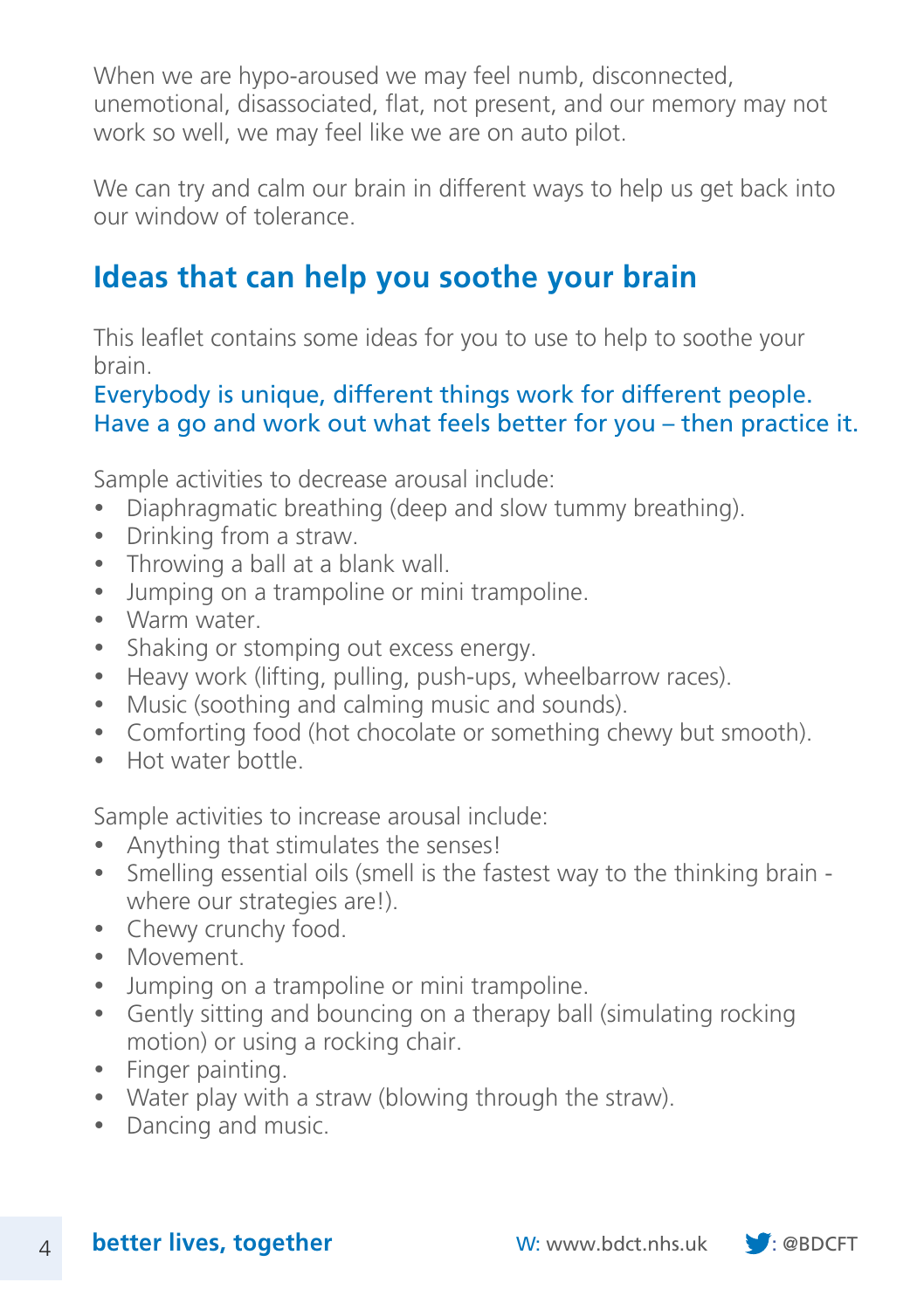### **Controlled shake and breathing exercise**

#### **Helping your brain know that right now you are safe**

#### Step one

#### Controlled shaking to help soothe anxiety

When you feel very anxious, stressed or fearful, you may notice that you start to shake or that you feel agitated, like your body is telling you to  $M$ 

#### What to do: controlled shaking ideas

If you are sitting, tap your feet and bounce your knees more than you normally would. If you are alone, stand and shake your body out. Shake your hands and arms. Sit down and shake your legs. Give your torso a wiggle. Move your head side- to-side.

Even better, put on some music that gets you dancing. Shake each leg and bounce on your toes like you see sprinters do before a race.

Shake it out, shake it off.

#### Why: shaking out anxiety

Shaking from anxiety is nature's way of de-stressing.

In the wild, when an animal has just avoided an attack, it will shake intensely for several minutes and then return to eating grass as if nothing has happened – it's part of the fight or flight response.

This shaking allows it to release the build-up of stress hormones that occurred during the anxiety attack.

We often suppress shaking and tense up instead – it is as if we keep that energy locked in when it wants to get out by movement.

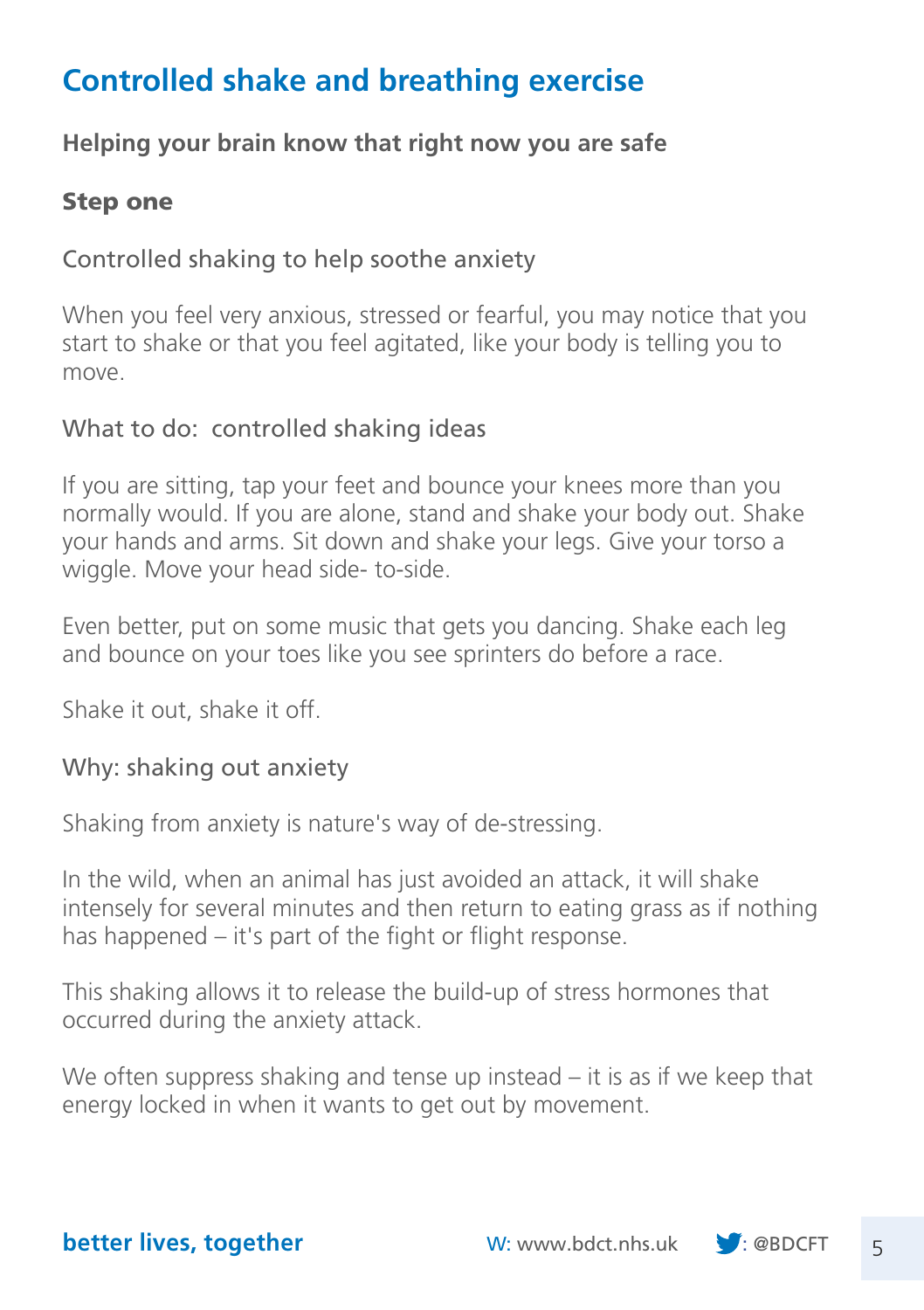### Shaking is a part of the fight-or-flight response

When you're extremely anxious, your body activates a **fight-or-flight response to danger**, even when no real danger is present.

This response triggers a **rush of adrenaline, which feeds your body with energy**, arouses your nervous system and prepares to be able to fight or flight.

Shaking is a sign that your body is releasing energy. It happens when your fight-or-flight response winds down.

By choosing to shake your body you can discharge this energy faster. Exaggerate shaking.

#### Step two

Safe brain breathing

What to do: a gentle, longer breath out

Pause.

Just gently breathe out. Take a moment. Don't breathe out fast and hard. Imagine you have a line of birthday candles in front of you and all you want for your out-breath to do is gently bend the flames of these candles. You are not trying to blow the candles out.

Pause again.

Repeat a few times.

By breathing out in a gentle way you are helping your breathing to begin to balance out. If you were running away from a sabre-toothed tiger you would not be breathing gently out! This gentle breath helps trick your brain into thinking you are safe.

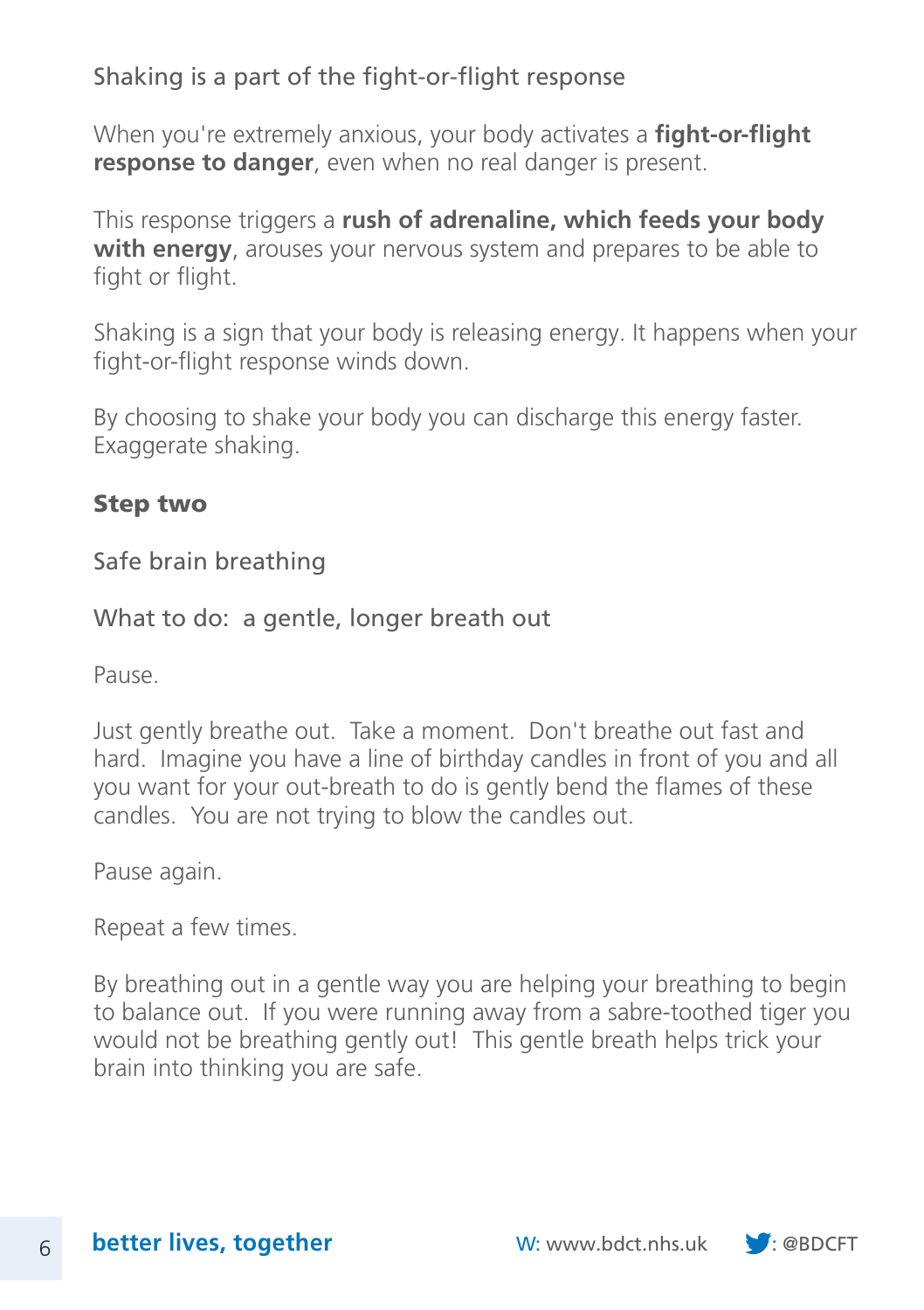### Why: flight and fight breathing to safe breathing

When we are in danger our breathing changes. We breathe quickly so we get lots of oxygen into the body to help us be ready to run from the danger. You may find your body is telling you that you need to get more oxygen.

Sometimes you may become very attentive to your breathing – usually we breathe outside our awareness and by paying lots of attention to it we alter the rhythm and start to over-breathe.

Even though you are over-breathing your body is so focused on danger that it tells you that you need to breathe more oxygen in and so you keep over-breathing.

You may notice these symptoms:

- Rapid heartbeat.
- Chest pains.
- Light-headedness/feelings of faint.
- Difficulty concentrating.
- Shortness of breath
- Weak or tingling limbs.

These may worry you and so you feel more in danger and over-breathe more.

A gentle slow breath out helps your brain feel safe.

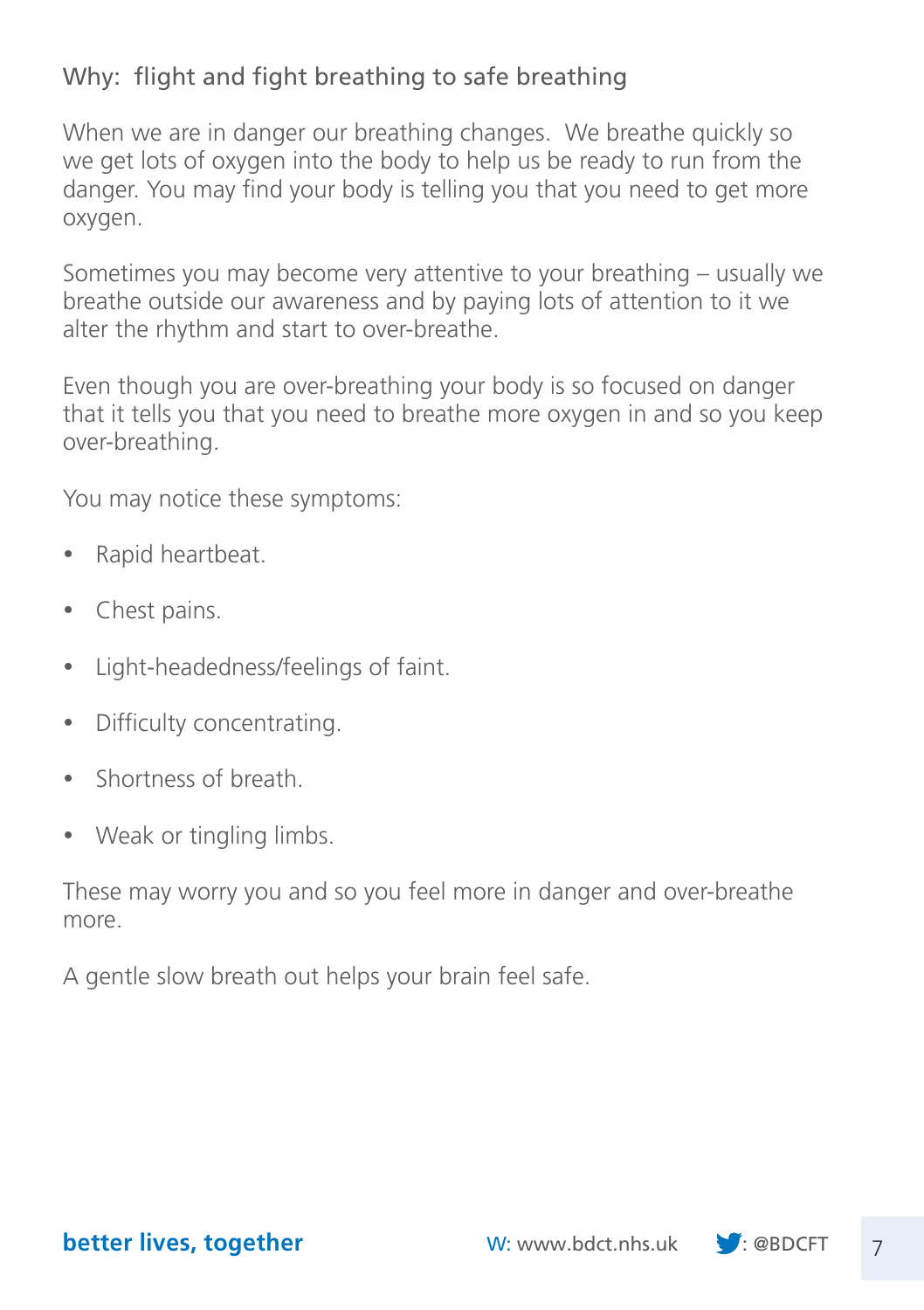### Step three

### Build the habit of telling your brain that you are safe

Get into the habit of doing step one and two.

Your brain may be in the habit of telling yourself you are in danger. You are building a new habit of telling your brain you are safe. You can tell yourself out loud that you are safe when you start and finish step one and two.

Building habits takes repetition so try a reminder on your phone to do the steps or try to do them before you have a cup of tea, or after you have done a regular task like changing a nappy.

By building a habit of telling your brain you are safe the anxiety doesn't build up and catch you out, rather you soothe your brain.

### **Progressive muscle relaxation**

- $\bullet$  Sit in a comfortable chair (or lie on the floor, or on a bed). Ensure you will not be disturbed by other noises. If you become aware of sounds just try to janore them and let them leave your mind just as soon as they enter.
- Make sure the whole of your body is comfortably supported including your arms, head and feet (Rest your arms on the arms of the chair, with your feet flat on the floor - if sitting!).
- Close your eyes. Feel the chair supporting your whole body your legs, your arms, your head. If you can feel any tension, begin to let it go. Take two slow and deep breaths, and let the tension begin to flow out.
- Become aware of your head notice how your forehead feels. Let any tension go and feel your forehead become smooth and wide. Let any tension go from around your eyes, your mouth, your cheeks and your jaw. Let your teeth part slightly and feel the tension go.

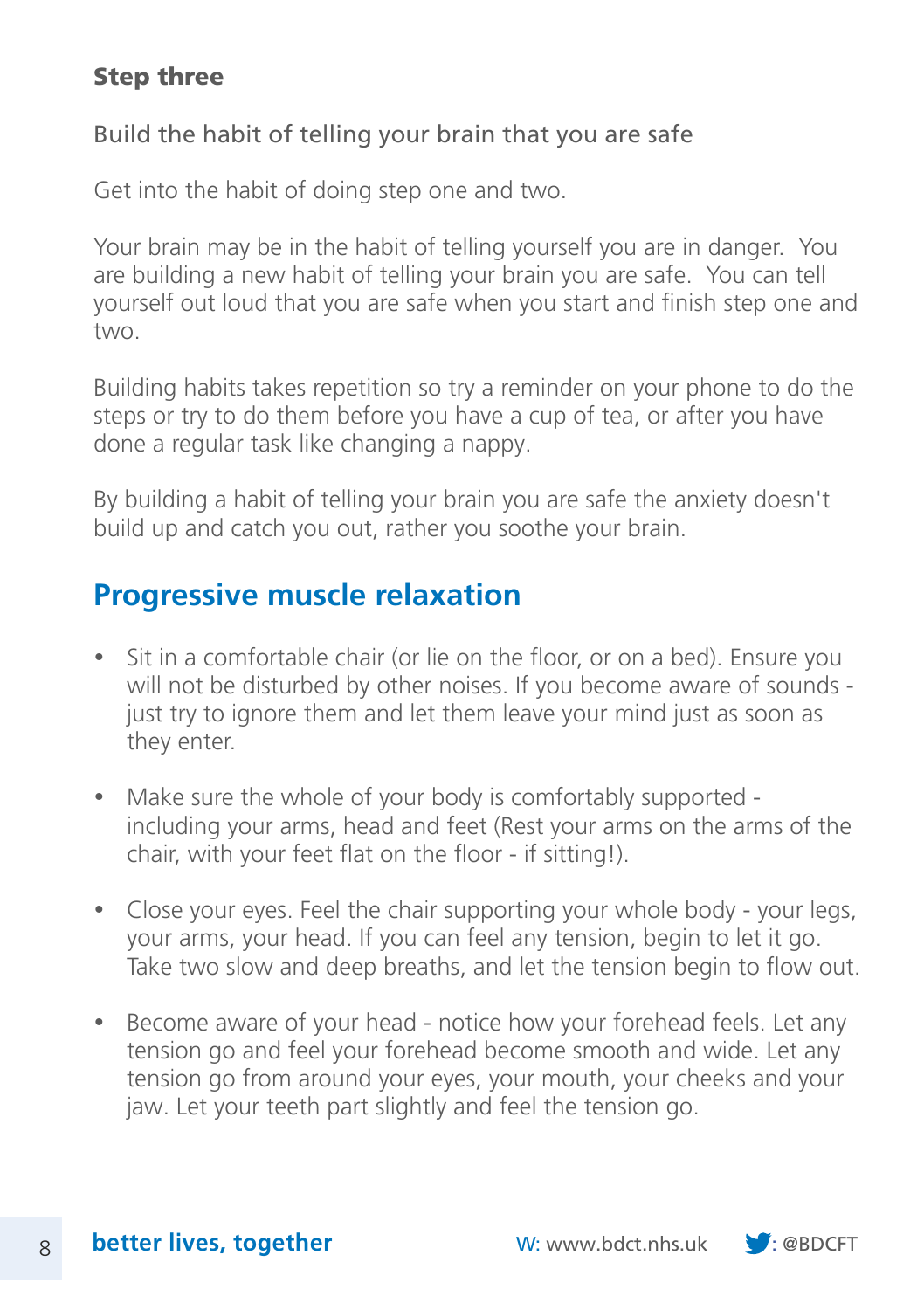- Let your shoulders lower gently down. Your shoulders are wider, your neck is longer.
- Notice how your body feels as you begin to relax.
- $\bullet$  Be aware of your arms and your hands. Let them sink down into the chair. Now they are feeling heavy and limp.
- Think about your back from your neck to your hips. Let the tension go and feel yourself sinking down into the chair. Let your hips, your legs and your feet relax and roll outwards. Notice the feeling of relaxation taking over.
- Think about your breathing your abdomen gently rising and falling as you breathe. Let your next breath be a little deeper, a little slower.
- Now, you are feeling completely relaxed and heavy. Lie still and concentrate on slow, rhythmic breathing.
- Then you want to count back from five to one and open your eyes. Wiggle your fingers and toes, breathe deeply and stretch. Pause before gently rising.

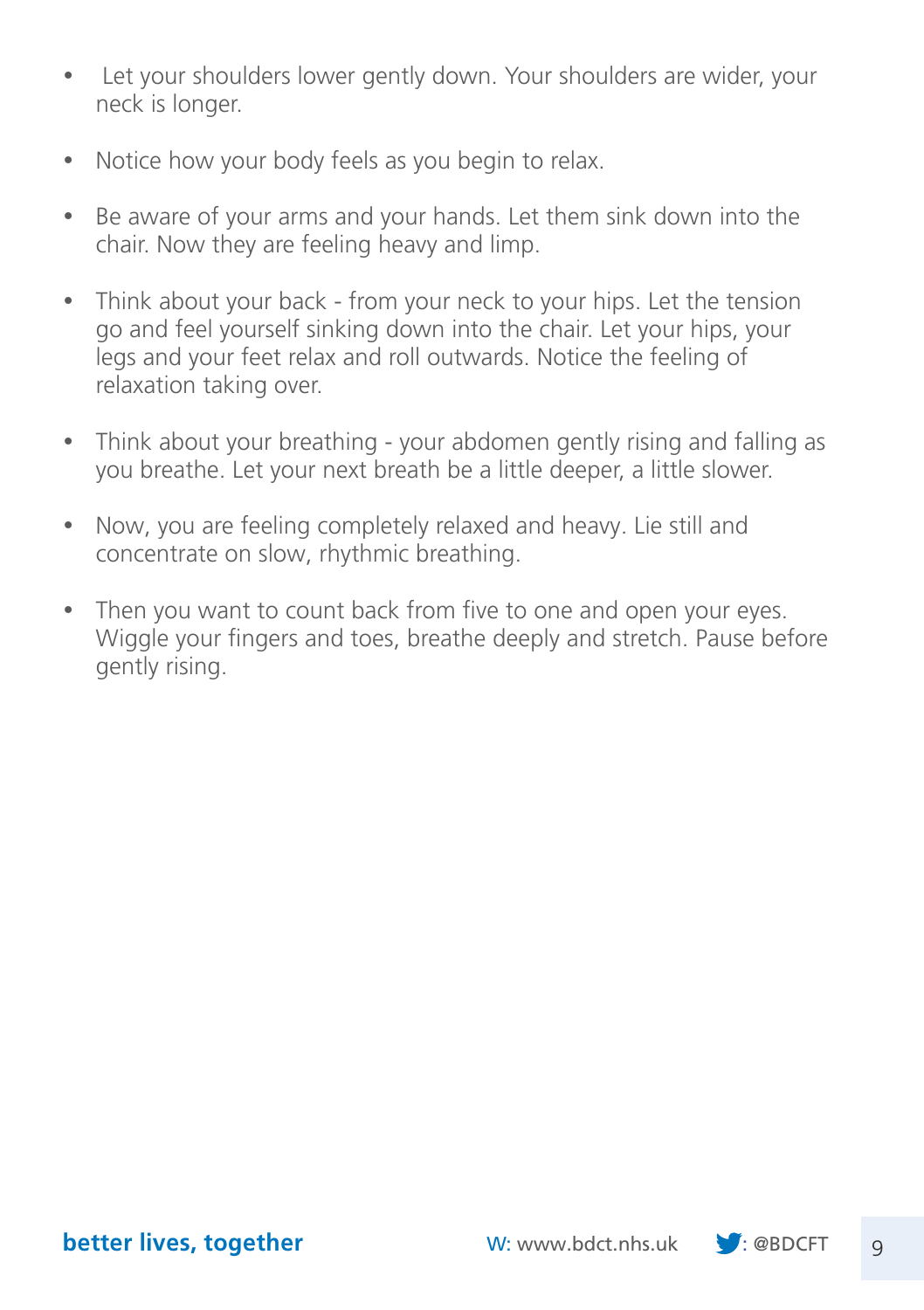### **Grounding exercise**

# **GROUNDING WITH YOUR FIVE SENSES** Idear

What are

5 **THINGS YOU CAN SEE** 

**THINGS YOU CAN FFFL** 

**THINGS YOU CAN HEAR** 

**THINGS YOU CAN SMELL** 

**THING YOU CAN TASTE** 



PICTURE ON THE WALL **PEOPLE** WALKING

17 ND **OWTNG FEFT ON THE FLOOR PENCIL IN HAND** 

RIRDS **CHIRPING CLOCK TICKING CAR HORNS** 

**FOOD FROM THE CAFETERIA LAUNDRY DETERGENT ON CLOTHES FRESH CUT GRASS** 

TINT **Breakfast TOOTHPASTE** 

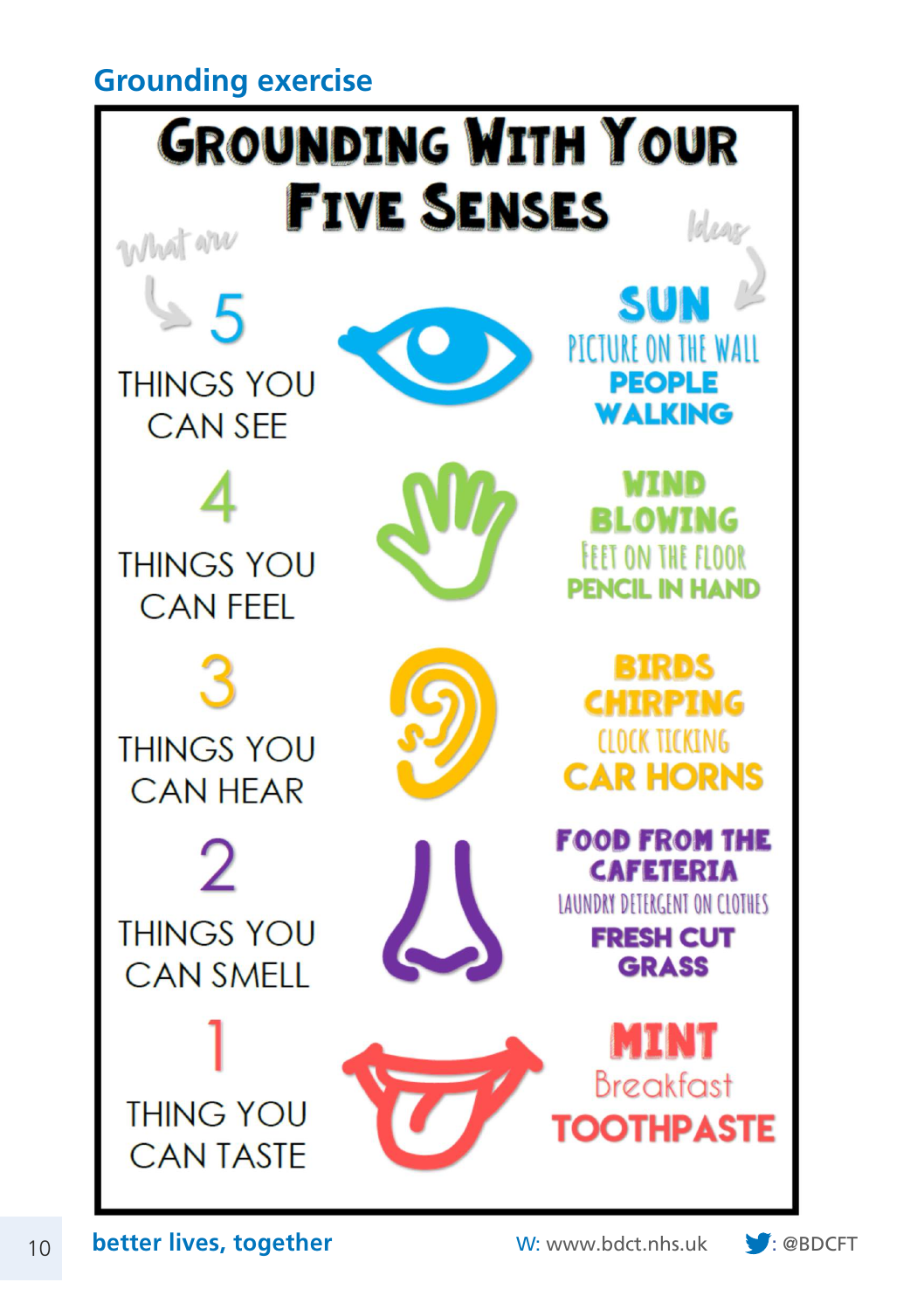### **Four elements**

Spend a moment doing the four elements exercise.

Firstly, think about the element earth starting with your feet notice how they feel placed firmly on the ground, and then notice the chair supporting you under your bottom, and take a moment to land and take some time out to be in this moment, now, not thinking about the future.

Then look around and notice three things:

- What Can You Hear?
- What Can You Smell?
- What is the temperature of the room?

Now, focus on the element air, just notice your breathing. Take a slow breath in through your nose, letting the air go all the way in to fill you, count to four as you breathe in, one, two, three, four and gently hold this to a count of two - two, one and then gently breathe out to a count of four - one, two, three, four.

Next focus on the element water is your mouth dry or do you have saliva? When you are anxious or stressed your mouth often dries up but when you are making saliva it is a sign that you are relaxing. Take a moment now to make more and more saliva, sometimes it can help to imagine you are sucking on a lemon, just imagine this for a few moments and see if you can make some saliva as you do this, notice how you become more focused and in control of your thoughts and your body.

Now with your feet on the ground breathing more deeply and slowly , making more and more saliva, move to the fourth element which is fire or light and bring up in your imagination an image or a place or a situation that helps you feel calmer and safer, maybe draw this on a piece of paper in some way to represent this good place, it can be a symbol or some words, notice what you feel when you connect to that place and how you feel it in your body. Keep noticing how you feel in your body when you focus on your safe or calm place and give this place a name.

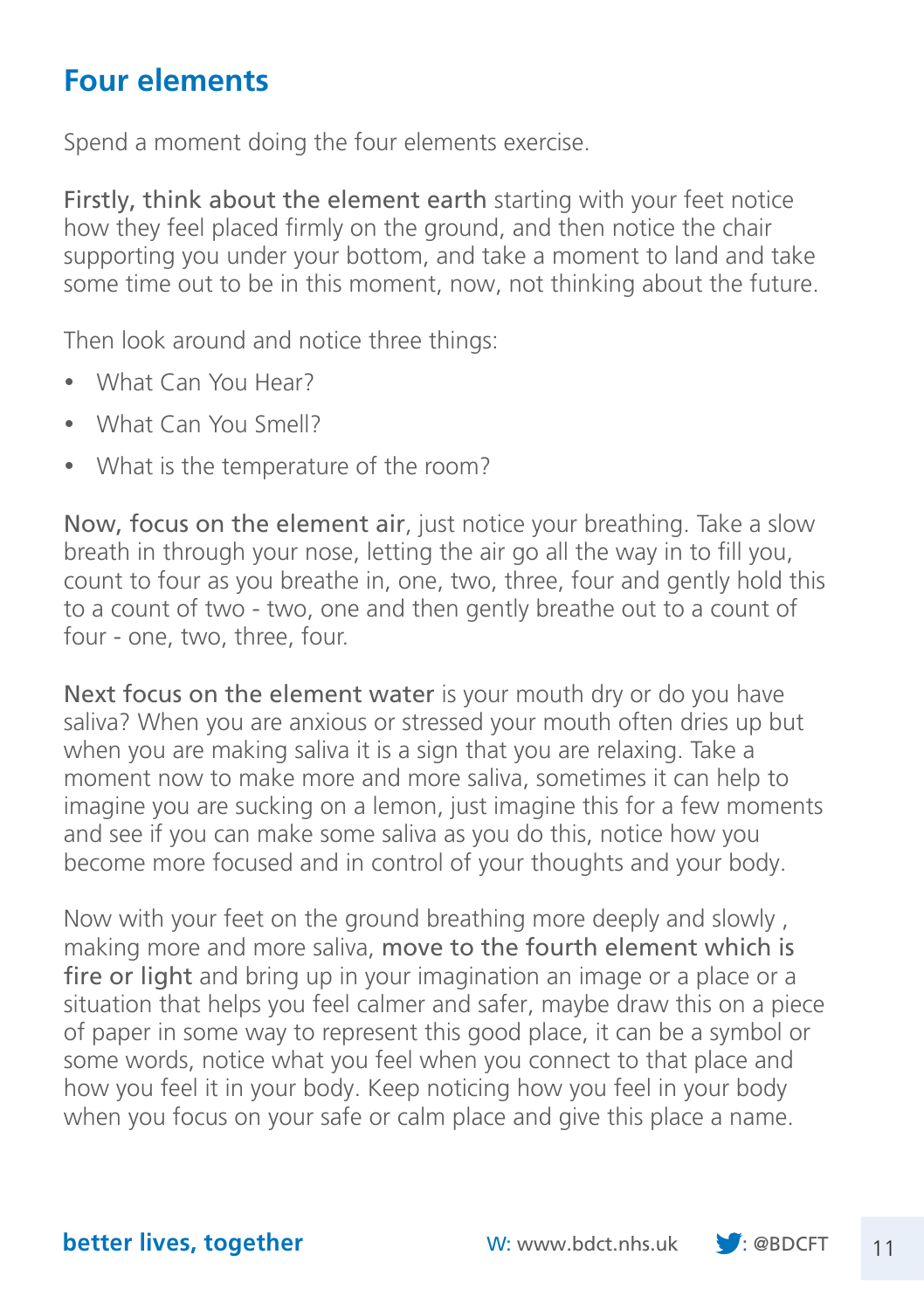### **Change your brain chemistry: to reduce extreme emotions fast remember these skills:**

### **Tip the temperature of your face with cold water (to calm down fast)**

· Holding your breath, put your face in a bowl of cold water, or hold a cold pack (or zip-lock bag of cold water) on your eyes and cheeks.

· Hold for 30 seconds. Keep water over 10°C (Only suitable for adults)

#### **Intense exercise (to calm down your body when it is revved up by emotion)**

· Engage in intense exercise, for a short while: running, walking fast, jumping, playing basketball, lifting weights, etc.

### **Paced breathing (pace your breathing by slowing it down)**

· Breathe deeply into your belly.

- · Slow your pace of inhaling and exhaling way down (on average, five to six breaths per minute).
- · Breathe out more slowly than you breathe in (for example, five seconds in and seven seconds out).

#### **Paired muscle relaxation (to calm down)**

· While breathing into your belly deeply tense your body muscles (not so much as to cause a cramp).

· Notice the tension in your body.

- · While breathing out, say "relax" in your mind.
- · Let go of the tension. Notice the difference in your body.

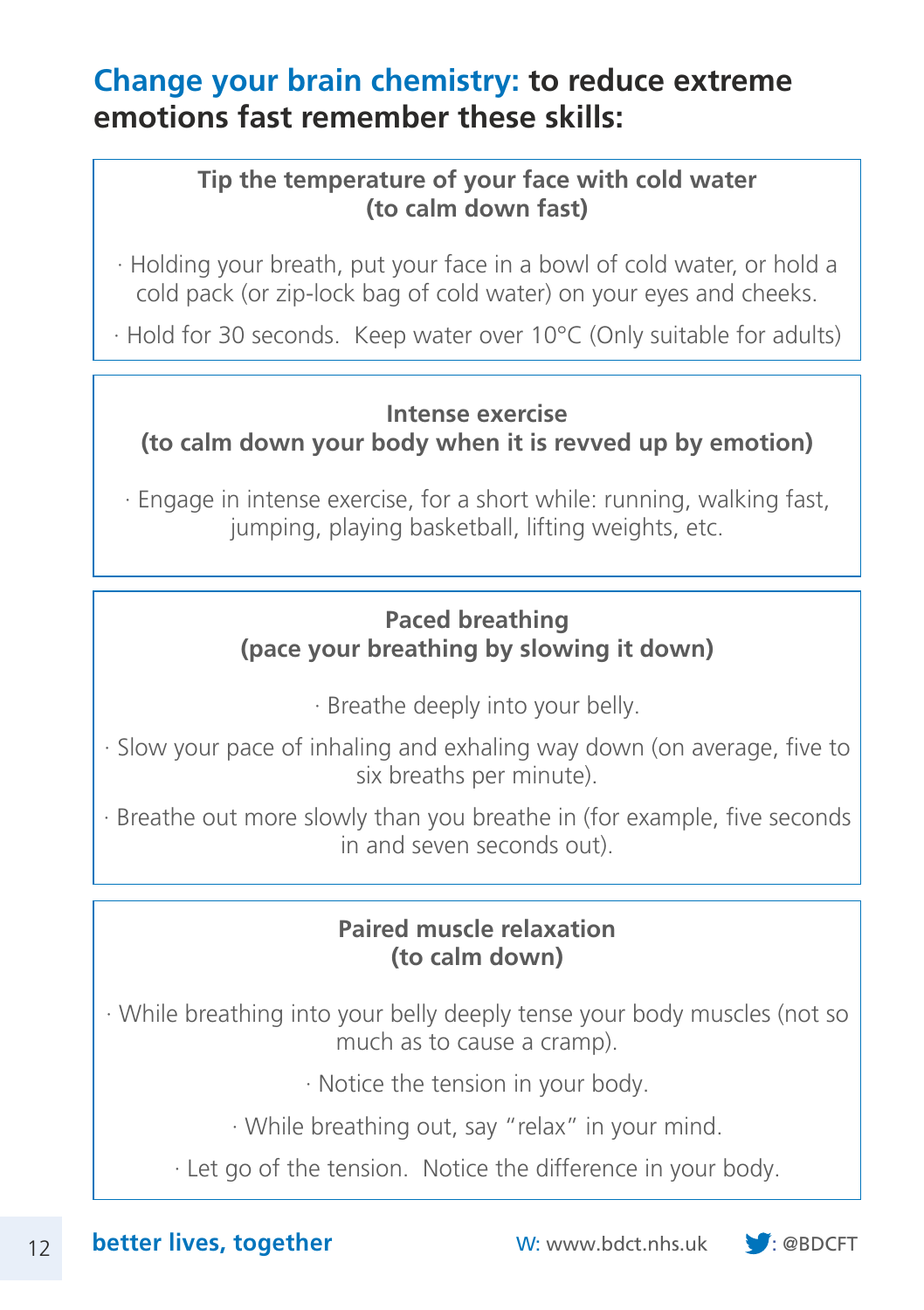### **Positive statements**

#### Positive affirmations

Using positive statements can help us develop a new attitude to ourselves and our situations. Choose a statement from those below, or make one that means more to you, and repeat, repeat, repeat throughout the day, every day, of every week, of every month. You might want to make or print out a card with your affirmation and carry it with you.

Over the years, we tend to get into unhelpful thinking habits (**www.getselfhelp.co.uk/unhelpful.htm**) and think negatively about ourselves and situations. For the positive affirmations to work, you must use it whenever you notice you have that negative thought – immediately turn it around by using your affirmation.

Use a statement that starts with "I" and use the present tense. See the examples below – choose one, adapt one, or make up your own. Make it something broadly realistic, even if you don't believe it right now.

- $\cdot$  I have inner strength.
- I am doing my best and that is a strength.
- I am a good enough mother.
- $\bullet$  I am determined
- I am a worthwhile person.
- I am confident and competent.
- $\cdot$  I hold my head up high.
- People like me  $-1$  am a likeable person and I like myself.
- $\cdot$  I care about others.
- $\bullet$  I am needed and worthwhile.
- $\bullet$  I am a loving person.
- $\bullet$  I am proud of these things I have done such as
- I make wise decisions based on what I know.
- $\cdot$  I have set my goals and am moving towards them.
- $\bullet$  I accept myself as a unique and worthwhile person.
- My life has meaning and purpose.
- I am in control of my choices.
- I have many options and can make wise decisions.
- Things are getting better day by day, step by step.
- I am calm and relaxed.
- I am noticing the many positive things this day has to offer.
- $\cdot$  I live a healthy and positive lifestyle.
- I know that I will get better at skills if I keep practicing.
- $\bullet$  I have my wise mind I can seek inner guidance whenever I need to.

### **better lives, together** W: www.bdct.nhs.uk **:** @BDCFT 13

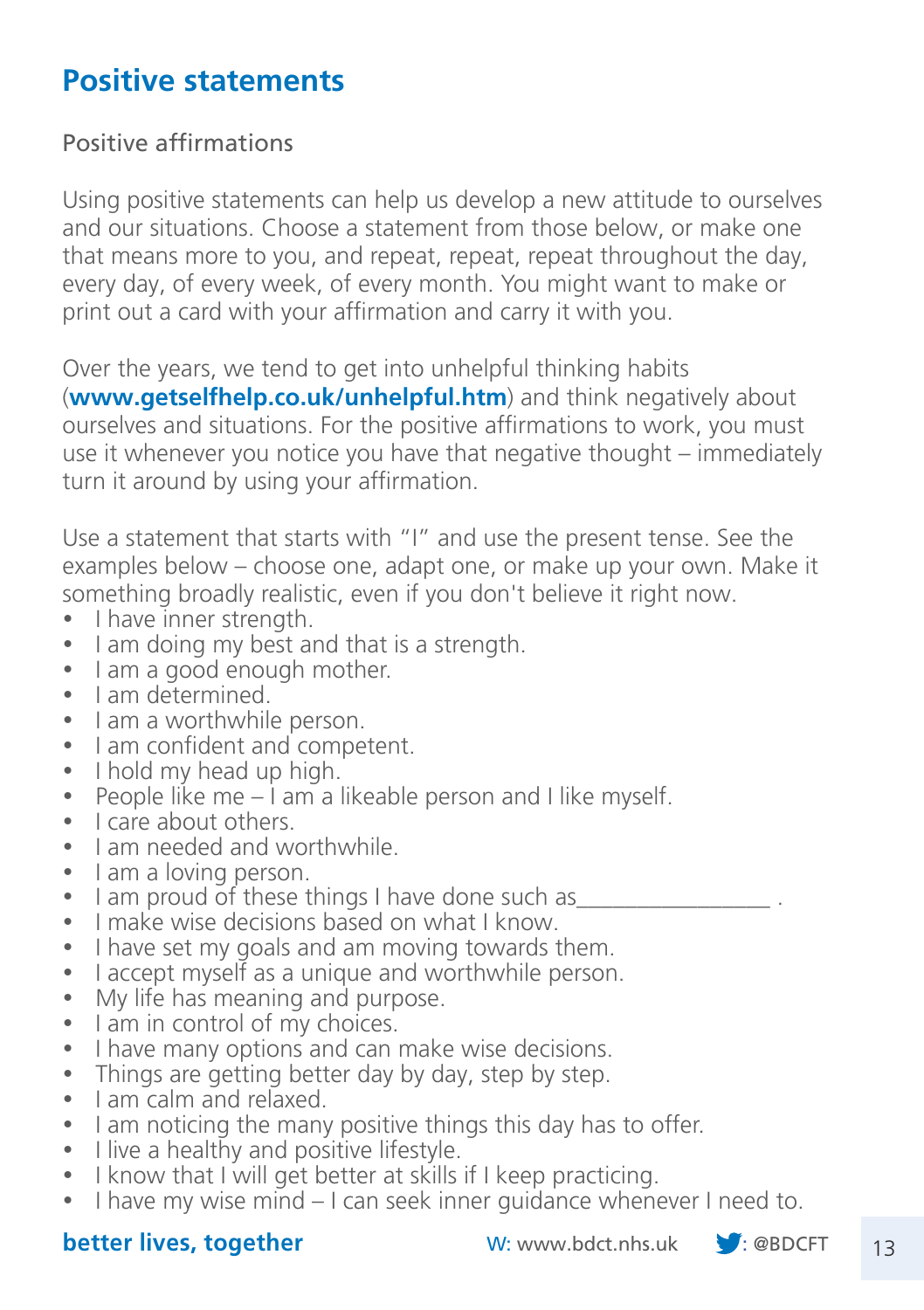### **Pause**

When we are feeling overwhelmed or anxious it might be a good time to **STOPP.** Why don't you give it a go?



**Stop** 

Take a breath

Observe – describe the feelings, images, thoughts, body sensations, triggers.

**Pull back / put in some perspective. What's the bigger picture? Take the** helicopter view. Is this fact or opinion? How would someone else see this? Is there another way of looking at this?

Practice what works. What is the best thing to do right now – for me, for others, for the situation.

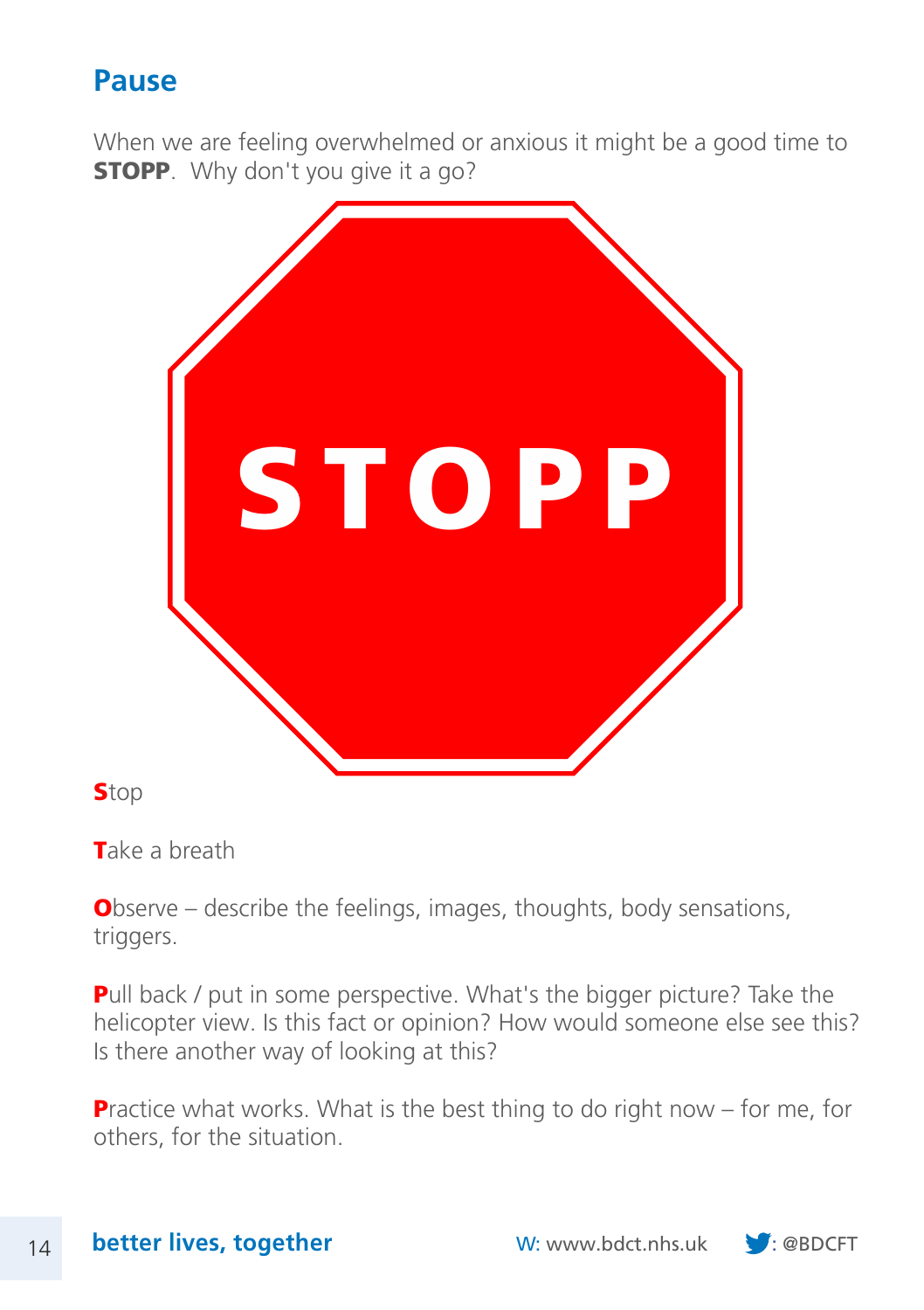### **Managing difficult moments with a baby**

When we are stressed we are less able to empathise with others and less good at seeing others' perspective. It is important to remember that babies and children cannot understand what you are experiencing and cannot know what to do for you.

Babies and children need sensitive, good enough parents. Babies and children often want to be close to their parent. They are very good at picking up other people's stress and although they do not understand it, it can worry them. When a baby or child is worried, they feel stressed and their alarm system may be set off too. Then they may be in their flight, fight, freeze system too – both of you are in your alarm systems! This often results in more frustration.

Babies and younger children don't have the brain development to manage their own emotions and they need you to soothe their brain. For example, talk calmly or sing, give your baby skin to skin, hold them close, have a warm bath, go for a walk outside. As children get a little older, some of the exercises in this leaflet may be helpful for them too.

If you feel that you are unable to cope or you are becoming angry with your baby or child, take a moment:

- Move away from your child if necessary and practice STOPP.
- Remember your baby does not mean to upset or anger you.
- Try to understand their perspective and experience.
- Ask a friend or relative for some support.
- Soothe your brain and soothe their brain. Use some exercises from this leaflet.

#### **better lives, together** W: www.bdct.nhs.uk **:** @BDCFT 15